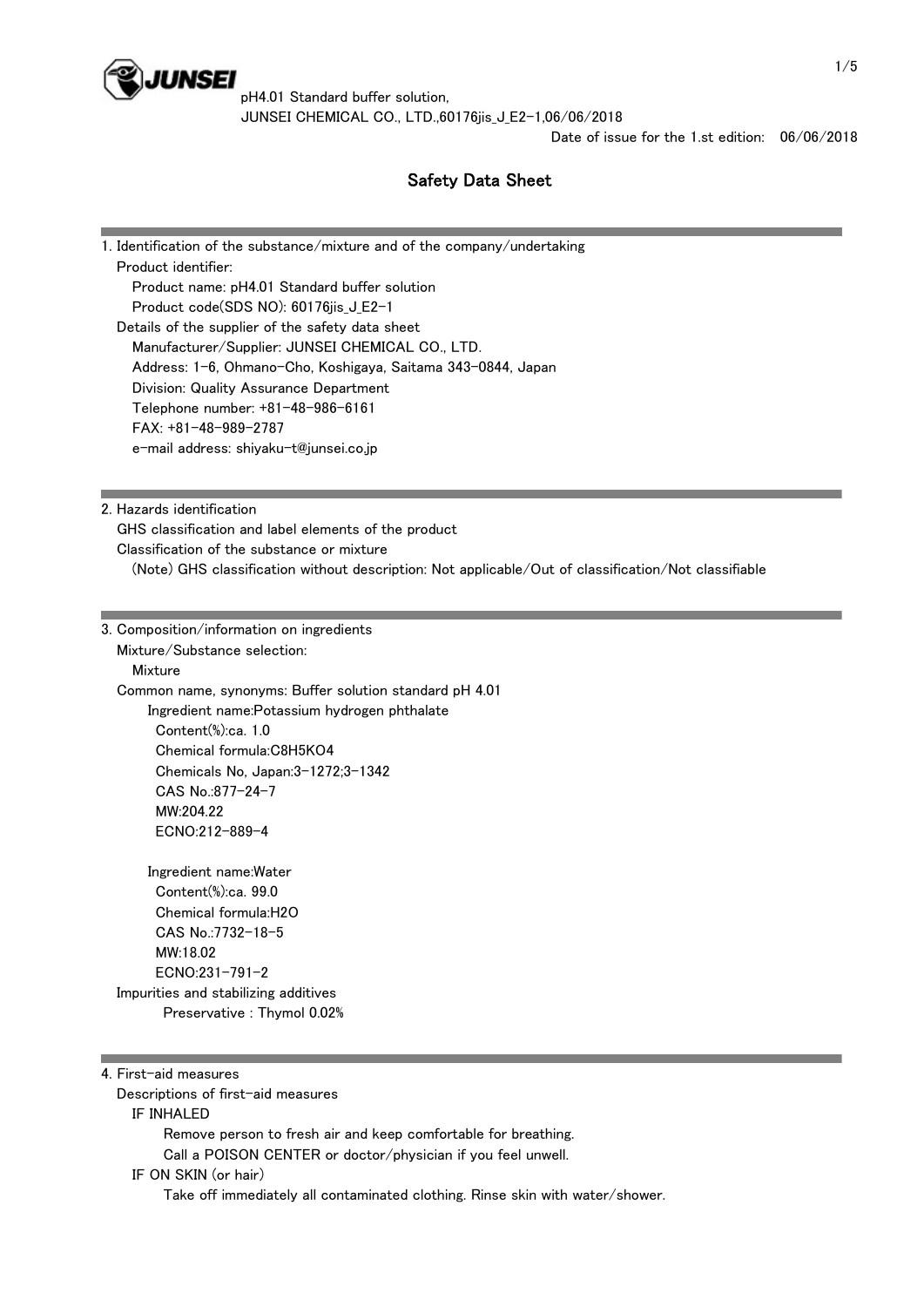

#### pH4.01 Standard buffer solution,

JUNSEI CHEMICAL CO., LTD.,60176jis\_J\_E2-1,06/06/2018

If skin irritation or rash occurs: Get medical advice/attention.

## IF IN EYES

Rinse cautiously with water for several minutes. Remove contact lenses, if present and easy

to do. Continue rinsing.

If eye irritation persists: Get medical advice/attention.

## IF SWALLOWED

Rinse mouth.

Call a POISON CENTER or doctor/physician if you feel unwell.

# 5. Fire-fighting measures

#### Extinguishing media

Suitable extinguishing media

Use appropriate extinguishing media suitable for surrounding facilities.

The product is non-flammable.

Specific hazards arising from the substance or mixture

Containers may explode when heated.

Fire may produce irritating, corrosive and/or toxic gases.

# Advice for firefighters

Specific fire-fighting measures

Evacuate non-essential personnel to safe area.

Special protective equipment and precautions for fire-fighters

Wear fire/flame resistant/retardant clothing.

Wear protective gloves/protective clothing/eye protection/face protection.

 Firefighters should wear self-contained breathing apparatus with full face peace operated positive pressure mode.

## 6. Accidental release measures

Personnel precautions, protective equipment and emergency procedures

Ventilate area after material pick up is complete.

Wear proper protective equipment.

Environmental precautions

Avoid release to the rivers, lakes, ocean and groundwater.

Methods and materials for containment and cleaning up

Absorb spill with inert material (dry sand, earth, et al), then place in a chemical waste container.

Preventive measures for secondary accident

Collect spillage.

# 7. Handling and storage

 Precautions for safe handling Preventive measures (Protective measures against fire and explosion) Keep away from heat/sparks/open flames/hot surfaces. - No smoking. Exhaust/ventilator Exhaust/ventilator should be available.

Safety treatments

Avoid contact with skin.

Avoid contact with eyes.

Avoid breathing dust, fume, gas, mist or vapor.

Safety Measures/Incompatibility

Wear protective gloves, protective clothing or face protection.

Use personal protective equipment as required.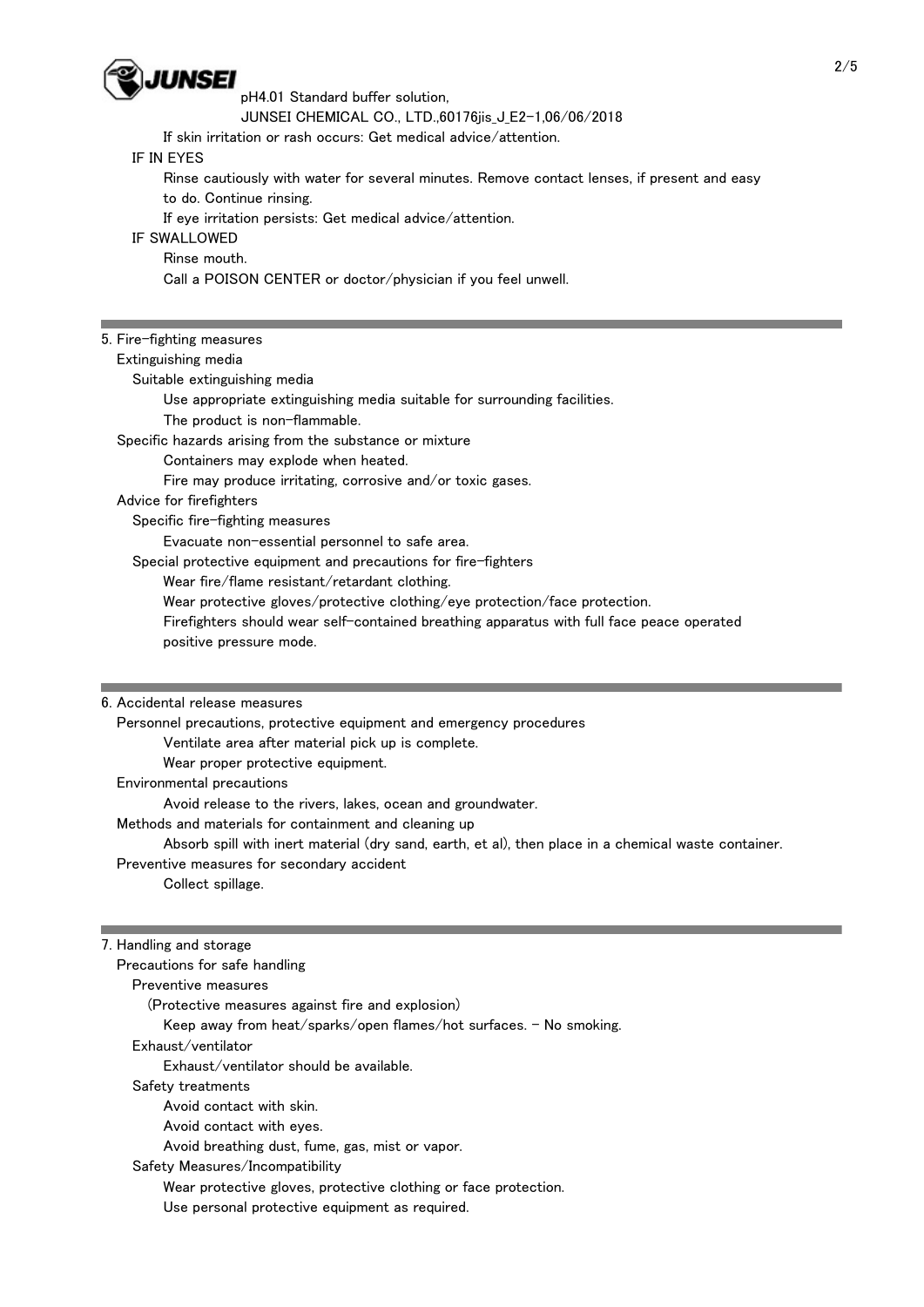

pH4.01 Standard buffer solution, JUNSEI CHEMICAL CO., LTD.,60176iis J E2-1,06/06/2018 When using do not eat, drink or smoke. Conditions for safe storage, including any incompatibilities Recommendation for storage Store in a well-ventilated place. Keep container tightly closed. Keep cool. Protect from sunlight.

8. Exposure controls/personal protection Control parameters No control value data available in MHLW Adopted value No Adopted value data available in JSOH Exposure controls Appropriate engineering controls Do not use in areas without adequate ventilation. Eye wash station should be available. Washing facilities should be available. Individual protection measures Respiratory protection Wear respiratory protection. Hand protection Wear protective gloves. Eye protection Wear eye/face protection.

9. Physical and Chemical Properties Information on basic physical and chemical properties Physical properties Appearance: Liquid Color: Colorless Odor data N.A. pH: 4.01 (25℃) Phase change temperature Initial Boiling Point/Boiling point data N.A. Melting point/Freezing point data N.A. Decomposition temperature data N.A. Flash point data N.A. Auto-ignition temperature data N.A. Explosive properties data N.A. Vapor pressure data N.A. Vapor density data N.A. Specific gravity/Density data N.A. **Solubility**  Solubility in water: Miscible n-Octanol /water partition coefficient data N.A.

10. Stability and Reactivity Chemical stability Stable under normal storage/handling conditions. Conditions to avoid Contact with incompatible materials. Heat.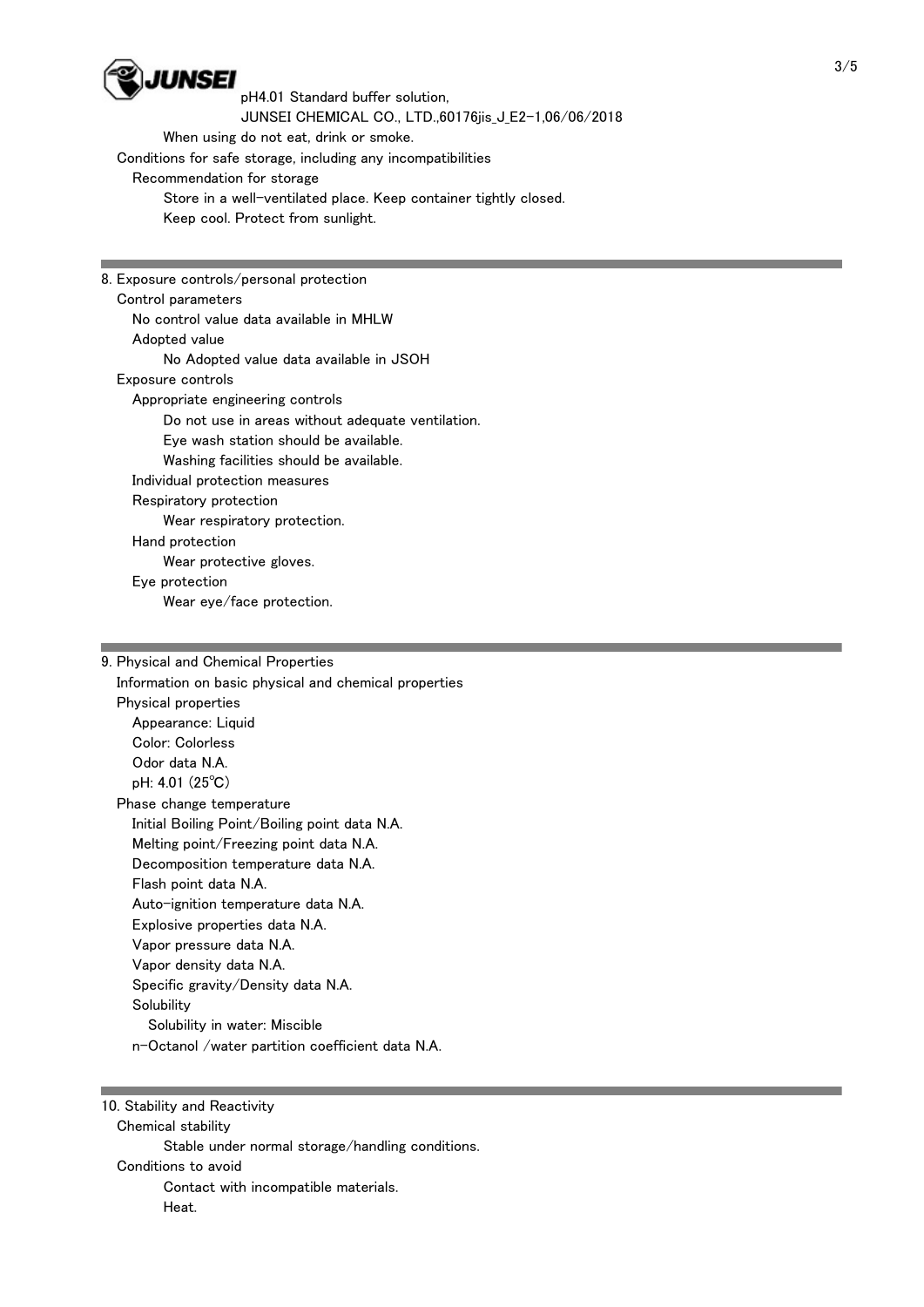

pH4.01 Standard buffer solution, JUNSEI CHEMICAL CO., LTD.,60176jis\_J\_E2-1,06/06/2018

 Incompatible materials Strong bases Hazardous decomposition products Carbon oxides

11. Toxicological Information

Information on toxicological effects

No Acute toxicity data available

No Irritant properties data available

No Allergenic and sensitizing effects data available

No Mutagenic effects data available

No Carcinogenic effects data available

No reproductive toxicity data available

No STOT-single/repeated exposure data available

No Aspiration hazard data available

12. Ecological Information

**Ecotoxicity** 

No Aquatic toxicity data available

No Persistence and degradability data available

No Bioaccumulative potential data available

13. Disposal considerations

Waste treatment methods

Dispose of contents/container in accordance with local/national regulation.

14. Transport Information UN No, UN CLASS Not applicable to UN NO.

15. Regulatory Information

Safety, health and environmental regulations/legislation specific for the substance or mixture

US major regulations

**TSCA** 

Potassium hydrogen phthalate; Water; Thymol

Other regulatory information

 We are not able to check up the regulatory information in regard to the substances in your country or region, therefore, we request this matter would be filled by your responsibility. Regulatory information with regard to this substance in your country or in your region should be examined by your own responsibility.

 Ensure this material in compliance with federal requirements and ensure conformity to local regulations.

16. Other information

Reference Book

 Globally Harmonized System of classification and labelling of chemicals, (5th ed., 2013), UN Recommendations on the TRANSPORT OF DANGEROUS GOODS 19th edit., 2015 UN Classification, labelling and packaging of substances and mixtures (table3-1 ECNO6182012)